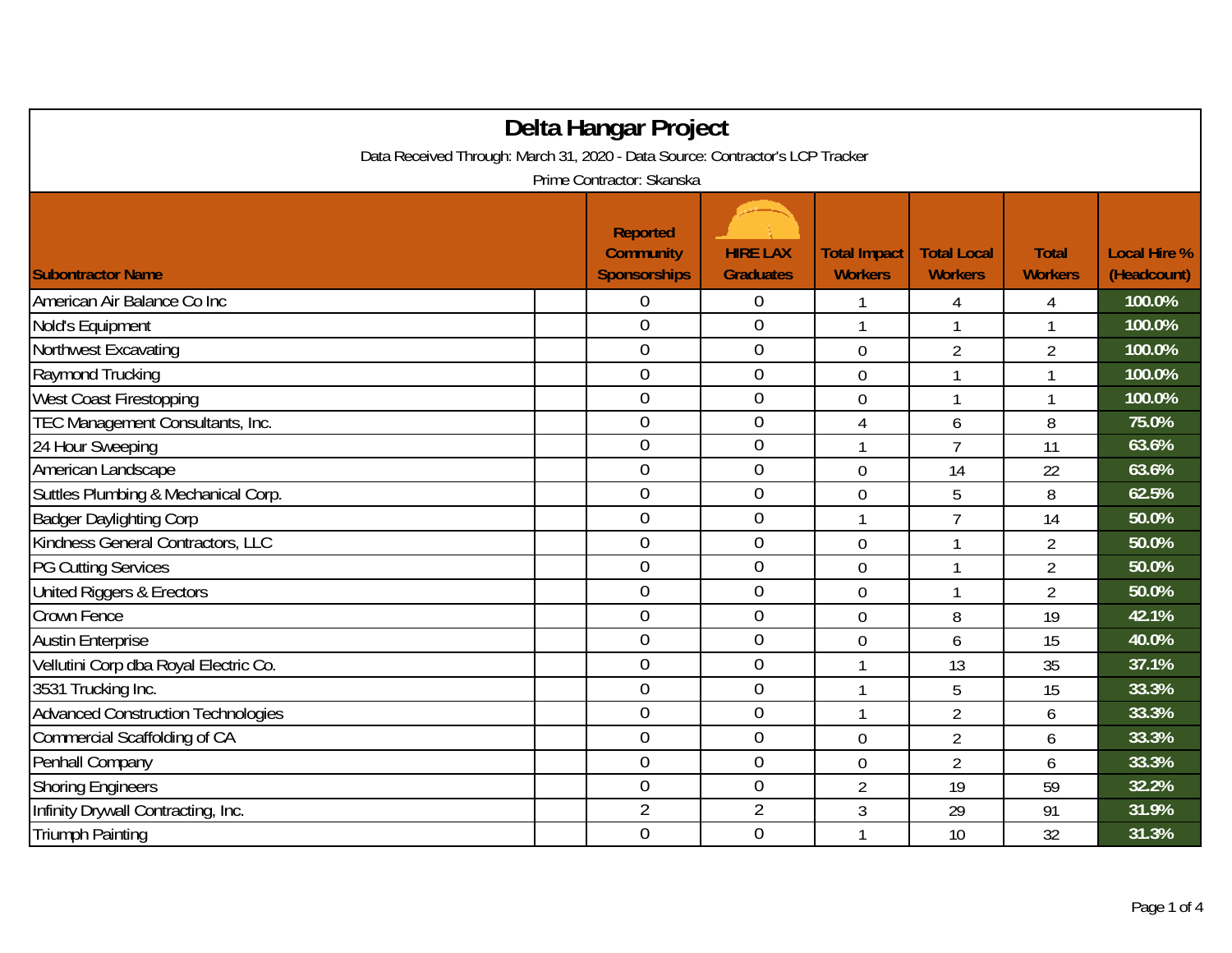| Delta Hangar Project<br>Data Received Through: March 31, 2020 - Data Source: Contractor's LCP Tracker |                                                            |                                     |                                       |                                      |                                |                                    |  |  |
|-------------------------------------------------------------------------------------------------------|------------------------------------------------------------|-------------------------------------|---------------------------------------|--------------------------------------|--------------------------------|------------------------------------|--|--|
| Prime Contractor: Skanska                                                                             |                                                            |                                     |                                       |                                      |                                |                                    |  |  |
| <b>Subontractor Name</b>                                                                              | <b>Reported</b><br><b>Community</b><br><b>Sponsorships</b> | <b>HIRE LAX</b><br><b>Graduates</b> | <b>Total Impact</b><br><b>Workers</b> | <b>Total Local</b><br><b>Workers</b> | <b>Total</b><br><b>Workers</b> | <b>Local Hire %</b><br>(Headcount) |  |  |
| Gectwo, Inc.                                                                                          | 0                                                          | $\boldsymbol{0}$                    | 2                                     | 5                                    | 17                             | 29.4%                              |  |  |
| <b>GGG Demolition</b>                                                                                 | $\overline{0}$                                             | $\mathbf 0$                         | $\overline{2}$                        | 10                                   | 34                             | 29.4%                              |  |  |
| <b>Cupertino Electric</b>                                                                             | $\overline{0}$                                             | $\mathbf 0$                         | 6                                     | 21                                   | 72                             | 29.2%                              |  |  |
| Direct AV                                                                                             | $\mathbf 0$                                                | $\boldsymbol{0}$                    | $\mathbf 0$                           | $\overline{2}$                       | $\overline{1}$                 | 28.6%                              |  |  |
| Martinez Steel Corporation                                                                            | $\overline{0}$                                             | $\mathbf 0$                         | $\overline{2}$                        | 20                                   | 70                             | 28.6%                              |  |  |
| Merli Concrete Pumping                                                                                | $\overline{0}$                                             | $\mathbf 0$                         | $\overline{0}$                        | $\overline{2}$                       | $\overline{7}$                 | 28.6%                              |  |  |
| Gonsalves & Santucci dba Conco Pumping                                                                |                                                            | 1                                   | $\overline{7}$                        | 39                                   | 142                            | 27.5%                              |  |  |
| <b>Concrete Coring Company</b>                                                                        | $\overline{0}$                                             | $\mathbf 0$                         | $\overline{0}$                        | 3                                    | 11                             | 27.3%                              |  |  |
| J Colavin & Son, Inc.                                                                                 | $\mathbf 0$                                                | $\mathbf 0$                         | $\overline{0}$                        | 3                                    | 11                             | 27.3%                              |  |  |
| <b>Griffith Company</b>                                                                               | $\mathbf 0$                                                | $\mathbf 0$                         | 16                                    | 58                                   | 225                            | 25.8%                              |  |  |
| Eberhard                                                                                              | $\overline{0}$                                             | $\mathbf 0$                         | 1                                     | 10                                   | 40                             | 25.0%                              |  |  |
| The M.S. Rouse Company                                                                                | $\mathbf 0$                                                | $\mathbf 0$                         | $\overline{0}$                        | $\overline{2}$                       | 8                              | 25.0%                              |  |  |
| <b>Cosco Fire Protection</b>                                                                          | $\mathbf 0$                                                | $\mathbf 0$                         | $\mathbf{1}$                          | 5                                    | 21                             | 23.8%                              |  |  |
| Aragon Construction Inc.                                                                              | $\overline{0}$                                             | $\mathbf 0$                         | $\overline{2}$                        | 4                                    | 17                             | 23.5%                              |  |  |
| Nor Cal Pipeline Services, Inc.                                                                       | $\overline{0}$                                             | $\boldsymbol{0}$                    | $\mathbf{1}$                          | $\overline{7}$                       | 30                             | 23.3%                              |  |  |
| <b>Hayward Baker</b>                                                                                  | $\overline{0}$                                             | $\mathbf 0$                         | $\mathbf{1}$                          | $\mathfrak{Z}$                       | 13                             | 23.1%                              |  |  |
| Building Electronic Controls, Inc.                                                                    | $\overline{0}$                                             | $\overline{0}$                      | $\overline{2}$                        | $\overline{2}$                       | 9                              | 22.2%                              |  |  |
| Rosendin                                                                                              | $\overline{0}$                                             | $\overline{0}$                      | $\overline{2}$                        | 6                                    | 29                             | 20.7%                              |  |  |
| The Herrick Corporation                                                                               | $\overline{2}$                                             | $\overline{0}$                      | $\overline{2}$                        | 9                                    | 47                             | 19.1%                              |  |  |
| <b>MBI Excavation</b>                                                                                 | $\overline{0}$                                             | $\mathbf 0$                         | $\mathbf{1}$                          | $\overline{2}$                       | 11                             | 18.2%                              |  |  |
| SRD Engineering, Inc.                                                                                 | $\mathbf 0$                                                | $\boldsymbol{0}$                    | $\overline{2}$                        | 6                                    | 33                             | 18.2%                              |  |  |
| Veterans Engineering Services Inc                                                                     | $\overline{0}$                                             | $\mathbf 0$                         | $\overline{0}$                        | $\overline{2}$                       | 11                             | 18.2%                              |  |  |
| Masonry Concepts, Inc.                                                                                | $\boldsymbol{0}$                                           | $\boldsymbol{0}$                    | $\mathbf 0$                           | 3                                    | 17                             | 17.6%                              |  |  |
| Century Sweeping, Inc.                                                                                | $\overline{0}$                                             | $\mathbf 0$                         | $\overline{0}$                        | 1                                    | 6                              | 16.7%                              |  |  |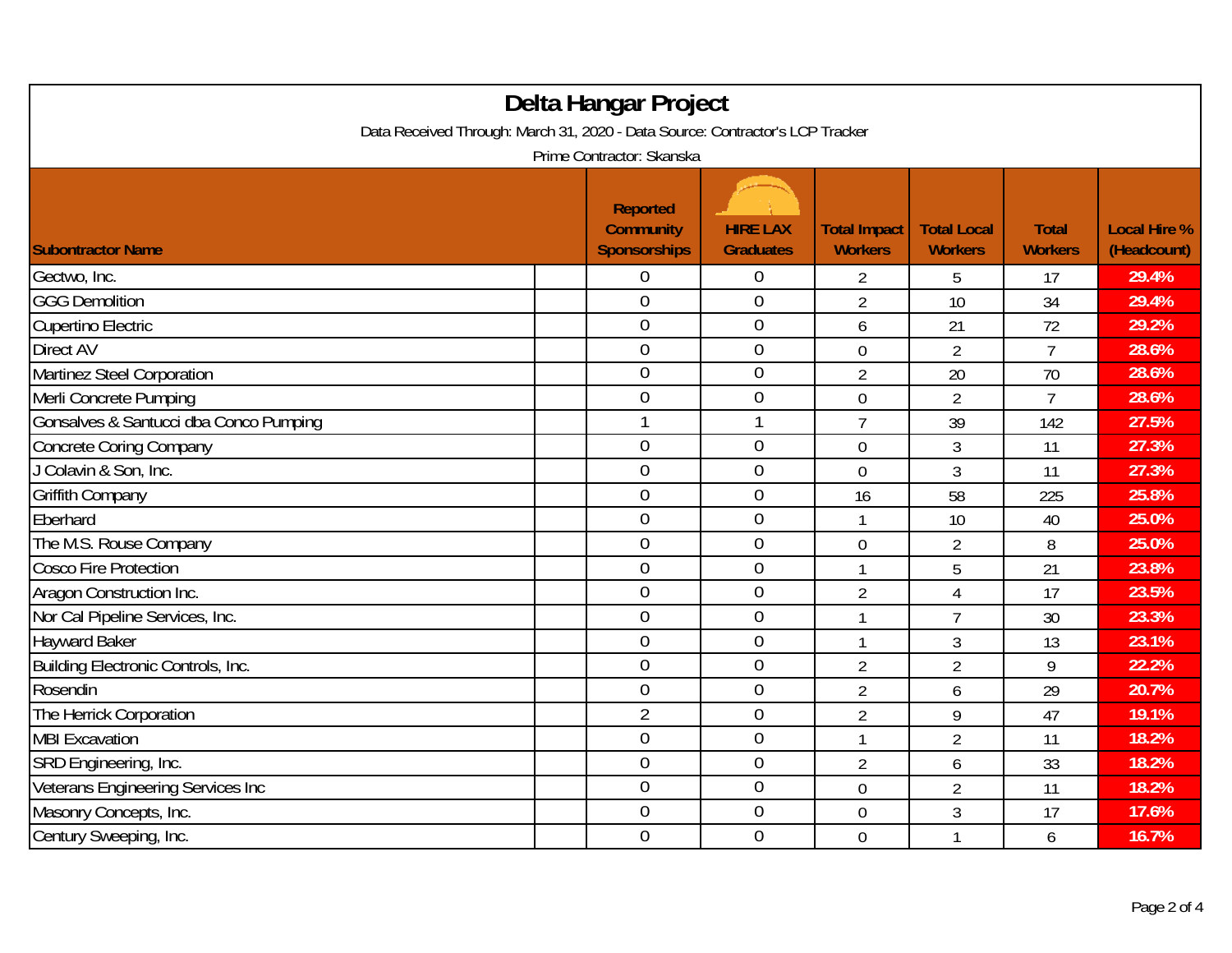| Delta Hangar Project                                                                                       |  |                                                            |                                     |                                       |                                      |                                |                                    |  |
|------------------------------------------------------------------------------------------------------------|--|------------------------------------------------------------|-------------------------------------|---------------------------------------|--------------------------------------|--------------------------------|------------------------------------|--|
| Data Received Through: March 31, 2020 - Data Source: Contractor's LCP Tracker<br>Prime Contractor: Skanska |  |                                                            |                                     |                                       |                                      |                                |                                    |  |
| <b>Subontractor Name</b>                                                                                   |  | <b>Reported</b><br><b>Community</b><br><b>Sponsorships</b> | <b>HIRE LAX</b><br><b>Graduates</b> | <b>Total Impact</b><br><b>Workers</b> | <b>Total Local</b><br><b>Workers</b> | <b>Total</b><br><b>Workers</b> | <b>Local Hire %</b><br>(Headcount) |  |
| McKeon Door West Inc                                                                                       |  | 0                                                          | $\boldsymbol{0}$                    | 0                                     |                                      | 6                              | 16.7%                              |  |
| Savala Equipment Company, Inc.                                                                             |  | $\overline{0}$                                             | $\mathbf 0$                         | $\overline{0}$                        | $\mathbf{1}$                         | 6                              | 16.7%                              |  |
| <b>Xcel Mechanical Systems</b>                                                                             |  | $\overline{0}$                                             | $\boldsymbol{0}$                    | $\mathbf 0$                           | $\overline{7}$                       | 42                             | 16.7%                              |  |
| FenceCorp Inc'                                                                                             |  | 0                                                          | $\boldsymbol{0}$                    | 1                                     | $\overline{2}$                       | 14                             | 14.3%                              |  |
| Gonsalves & Santucci, Inc. dba Conco                                                                       |  | $\overline{0}$                                             | $\mathbf 0$                         | $\overline{0}$                        | $\mathbf{1}$                         | $\overline{7}$                 | 14.3%                              |  |
| Red Hawk Fence & Environmental Services                                                                    |  | $\mathbf 0$                                                | $\mathbf 0$                         | $\overline{0}$                        | 1                                    | 8                              | 12.5%                              |  |
| Schroder Iron                                                                                              |  | $\overline{0}$                                             | $\mathbf{0}$                        | $\overline{0}$                        | $\mathbf{1}$                         | 8                              | 12.5%                              |  |
| R.J. Lalonde, Inc.                                                                                         |  | $\overline{0}$                                             | $\overline{0}$                      | 1                                     | 1                                    | 9                              | 11.1%                              |  |
| Mike Zarp, Inc.                                                                                            |  | $\overline{0}$                                             | $\boldsymbol{0}$                    | $\overline{2}$                        | $\overline{2}$                       | 22                             | 9.1%                               |  |
| <b>Adkan Engineers</b>                                                                                     |  | $\mathbf 0$                                                | $\mathbf 0$                         | $\overline{0}$                        | $\overline{0}$                       | $\overline{1}$                 | 0.0%                               |  |
| <b>Applied Engineering Concepts</b>                                                                        |  | $\overline{0}$                                             | $\mathbf 0$                         | $\overline{0}$                        | $\overline{0}$                       | $\overline{4}$                 | 0.0%                               |  |
| <b>Assa Abloy Entrance Systems</b>                                                                         |  | $\overline{0}$                                             | $\mathbf 0$                         | $\overline{0}$                        | $\overline{0}$                       | 1                              | 0.0%                               |  |
| B & I Equipment Rental LLC                                                                                 |  | $\overline{0}$                                             | $\mathbf{0}$                        | $\overline{0}$                        | $\overline{0}$                       | 5                              | 0.0%                               |  |
| <b>BC Traffic Specialist</b>                                                                               |  | $\overline{0}$                                             | $\mathbf 0$                         | $\mathbf 0$                           | $\overline{0}$                       | $\overline{2}$                 | 0.0%                               |  |
| <b>Best Contracting Services</b>                                                                           |  | $\boldsymbol{0}$                                           | $\boldsymbol{0}$                    | $\mathbf 0$                           | 0                                    | 5                              | 0.0%                               |  |
| <b>Bill Higgins</b>                                                                                        |  | $\boldsymbol{0}$                                           | $\mathbf 0$                         | $\mathbf 0$                           | $\mathbf 0$                          | 3                              | 0.0%                               |  |
| <b>Building Specialty Systems</b>                                                                          |  | $\overline{0}$                                             | $\mathbf 0$                         | $\overline{0}$                        | $\overline{0}$                       | $\overline{2}$                 | 0.0%                               |  |
| <b>Crane Rental Service</b>                                                                                |  | $\overline{0}$                                             | $\mathbf 0$                         | $\mathbf 0$                           | 0                                    | 5                              | 0.0%                               |  |
| Davidson Laddison Inc dba Addision Equipment Rental                                                        |  | $\overline{0}$                                             | $\mathbf 0$                         | $\overline{0}$                        | $\overline{0}$                       | 3                              | 0.0%                               |  |
| Diversified Window Coverings Inc                                                                           |  | $\boldsymbol{0}$                                           | $\boldsymbol{0}$                    | $\mathbf 0$                           | $\mathbf 0$                          | 3                              | 0.0%                               |  |
| <b>ECCO Equipment Corporation</b>                                                                          |  | $\overline{0}$                                             | $\boldsymbol{0}$                    | $\mathbf 0$                           | $\mathbf 0$                          | 1                              | 0.0%                               |  |
| <b>Excalibur Well Services Corp</b>                                                                        |  | $\overline{0}$                                             | $\mathbf 0$                         | $\overline{0}$                        | $\mathbf 0$                          | 23                             | 0.0%                               |  |
| F & B Equipment LLC                                                                                        |  | $\boldsymbol{0}$                                           | $\mathbf 0$                         | 0                                     | $\mathbf 0$                          | 1                              | 0.0%                               |  |
| Fine Grade Equipment, Inc.                                                                                 |  | $\mathbf 0$                                                | $\mathbf 0$                         | $\overline{0}$                        | $\overline{0}$                       | $\mathbf{1}$                   | 0.0%                               |  |